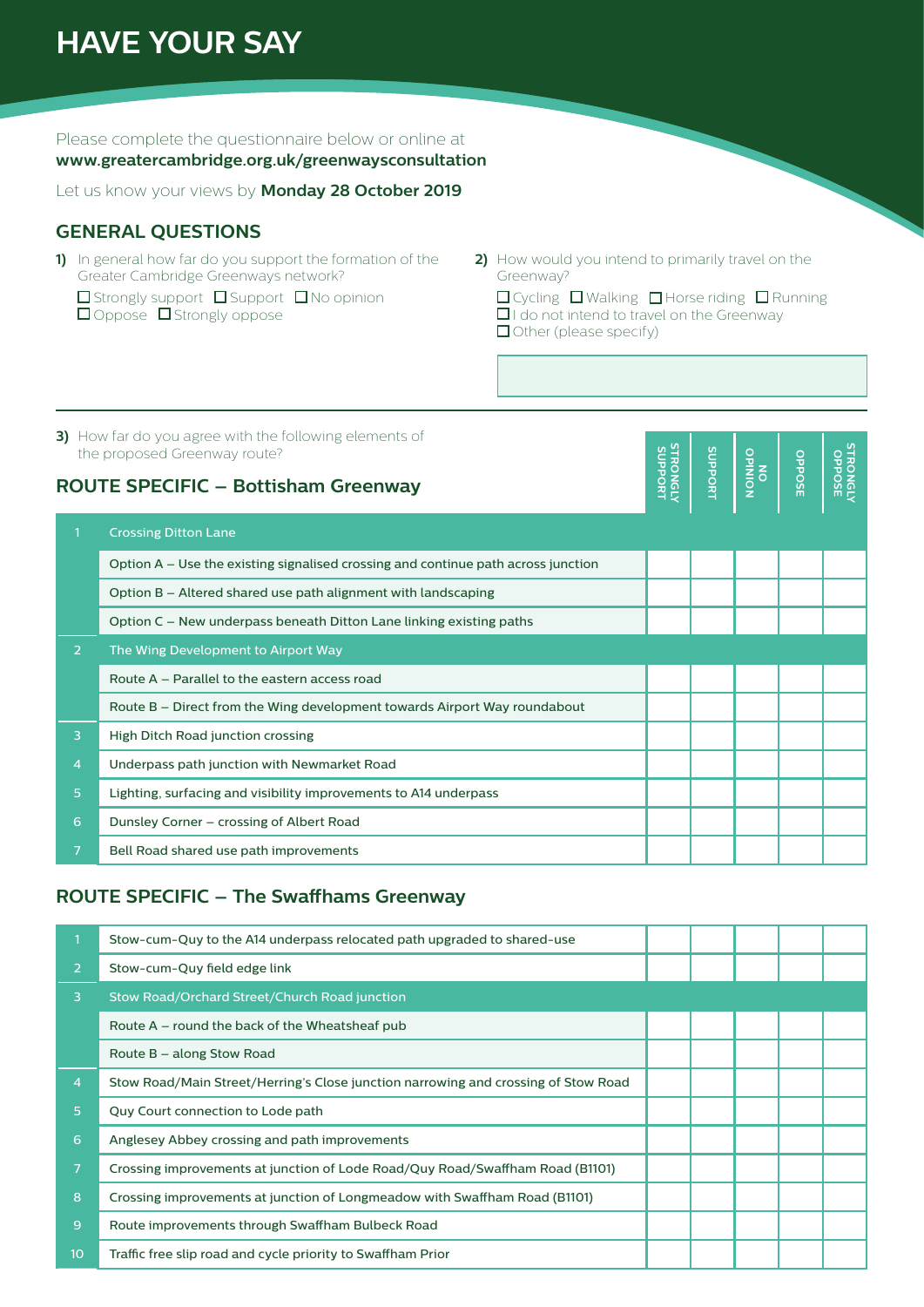| 4) How far do you support the installation of solar studs in the<br>following locations? |              |                                                         |  | <b>SUPPORT</b> | NOINIdO | <b>OPPOSE</b> | STRONGLY<br>STRONGLY |
|------------------------------------------------------------------------------------------|--------------|---------------------------------------------------------|--|----------------|---------|---------------|----------------------|
|                                                                                          |              | <b>Bottisham Greenway</b>                               |  |                |         |               |                      |
|                                                                                          | a            | Approach to the Wing Development                        |  |                |         |               |                      |
|                                                                                          | $\mathbf b$  | A1303 - Stow-cum-Quy to Albert Road (The Missing Sock)  |  |                |         |               |                      |
|                                                                                          | $\mathsf{C}$ | A1303 - Albert Road (The Missing Sock) to Bell Road     |  |                |         |               |                      |
|                                                                                          | d            | <b>Bell Road toward Bottisham</b>                       |  |                |         |               |                      |
|                                                                                          |              | The Swaffhams Greenway                                  |  |                |         |               |                      |
|                                                                                          | a            | Stow-cum-Quy to The A14 Underpass                       |  |                |         |               |                      |
|                                                                                          | $\mathsf{b}$ | Stow-cum-Quy field edge link                            |  |                |         |               |                      |
|                                                                                          | $\mathsf{C}$ | B1102 - Swaffham Road between Lode and Swaffham Bulbeck |  |                |         |               |                      |
|                                                                                          | d            | B1102 - Swaffham Bulbeck to Swaffham Prior              |  |                |         |               |                      |
|                                                                                          |              |                                                         |  |                |         |               |                      |

**5)** Do you have any additional comments on the proposed route options? Please include details of the location you are referring to in your response.

**7)** We have a duty to ensure that our work promotes equality and does not discriminate or disproportionately affect or impact people or groups with protected characteristics under the Equality Act 2010. Please comment if you feel any of these proposals would either positively or negatively affect or impact on any such person/s or group/s.

 You can find more information on the groups affected by the Equality Act 2010 at **www.gov.uk/definition-of-disability-under-equality-act-2010**

| <b>ROUTE SPECIFIC – Horningsea Greenway</b> |                                                                                                       |  |  | NOINIdO | <b>OPPOSE</b> | <b>STRONGLY</b><br>STRONGLY |
|---------------------------------------------|-------------------------------------------------------------------------------------------------------|--|--|---------|---------------|-----------------------------|
|                                             | Wadloes path to Ditton Meadows 'Bow-Tie' improvements                                                 |  |  |         |               |                             |
| $\overline{2}$                              | Fen Ditton church road arm closure with landscaping around the churchyard entrance                    |  |  |         |               |                             |
| 3                                           | The byway between Green End and Horningsea Road                                                       |  |  |         |               |                             |
|                                             | Route $A - along the existing byway$                                                                  |  |  |         |               |                             |
|                                             | Route B – High Street and Horningsea Road                                                             |  |  |         |               |                             |
| 4                                           | Milepost markers and path widening at junction of the byway and Horningsea Road<br>towards the school |  |  |         |               |                             |
| $\overline{5}$                              | Horningsea to the A14 shared-use path improvements                                                    |  |  |         |               |                             |
| 6                                           | Horningsea Road/A14 junction 34 improvements                                                          |  |  |         |               |                             |
|                                             | Horningsea village gateway                                                                            |  |  |         |               |                             |

**13)** Do you have a disability which influences the way you travel?

 $\Box$  Yes  $\Box$  No  $\Box$  Prefer not to say

| <b>ROUTE SPECIFIC – Horningsea Greenway</b> |  |  |
|---------------------------------------------|--|--|
|---------------------------------------------|--|--|

**6)** Do you have any comments on the suggested options for signage and wayfinding?.

### **You & your journeys**

**The following information will help us better evaluate the consultation response.**

**8)** Please indicate your interest in this project **Please tick all that apply.**

Resident in Cambridge

■ Resident in South Cambridgeshire

Resident elsewhere

**Local business owner/employer** 

 $\square$  Regularly travel in the area

 $\Box$  Occasionally travel in the area

 $\square$  Work in the area  $\Box$  Study in the area

**O** Other

Please tick here if you are responding on behalf of a group or organisation  $\Box$ 

Would you like to be added to our mailing list? **O**Yes ONo

**9)** If you do, how do you usually travel in the area? **Please tick all that apply.**

 $\Box$  Car driver  $\Box$  Car passenger  $\Box$  Van or lorry driver  $\square$  Bicycle  $\square$  Powered two-wheeler  $\square$  Bus user  $\Box$  Horse rider  $\Box$  On foot  $\Box$  Other  $\Box$  Not applicable

- **10)** If you commute from the area, please indicate your usual workplace. (If you do not commute, please go to Q11)
	- $\Box$  West Cambridge site □ Cambridge city centre **O** Cambridge Train station □ Science Park or Business Park **O** University of Cambridge Addenbrookes / Biomedical Campus  $\Box$  Other

Postcode of destination, if known:

**11)** Please indicate your age range **Please tick one box only**

> $\Box$  Under 15  $\Box$  15-24  $\Box$  25-34  $\Box$  35-44  $\Box$  45-54  $\Box$  55-64  $\Box$  65-74  $\Box$  75 and above  $\Box$  Prefer not to say

**12)** Are you:

 $\square$  In education  $\square$  Employed  $\square$  Self-employed  $\Box$  Unemployed  $\Box$  A home-based worker A stay-at-home parent, carer or similar  $\Box$  Retired  $\Box$  Prefer not to say  $\Box$  Other

**14)** How did you hear about this consultation?

| $\Box$ Leaflet $\Box$ Flyer $\Box$ Newspaper advert |  |  |  |
|-----------------------------------------------------|--|--|--|
| $\Box$ Newspaper article $\Box$ Email               |  |  |  |
| $\Box$ Social media $\Box$ Word of mouth            |  |  |  |
| $\Box$ Other                                        |  |  |  |

## **Contact Details**

The information you provide will be used to help the decision making in this scheme. We may share your information with our consultants, and with the Council analysis team. We will not publish your personal details, but may publish your response with personal details removed. If you have consented to be added to our consultation mailing list, we may send you details on the consultation results, and information about other consultations. You retain the right to opt out of the mailing list at any time. We will not sell your personal details, or pass them to any other organisation except those directly involved in compiling and analysing the consultation responses.

**You can find further details of our privacy policy on www.greatercambridge.org.uk/privacy**

Name:

Name of group or organisation – if applicable: (we will publish this in our public reports)

Email Address:

Postcode: (to identify concerns by location)

Date of Birth: (optional: this is used to ensure separate entries on our database)